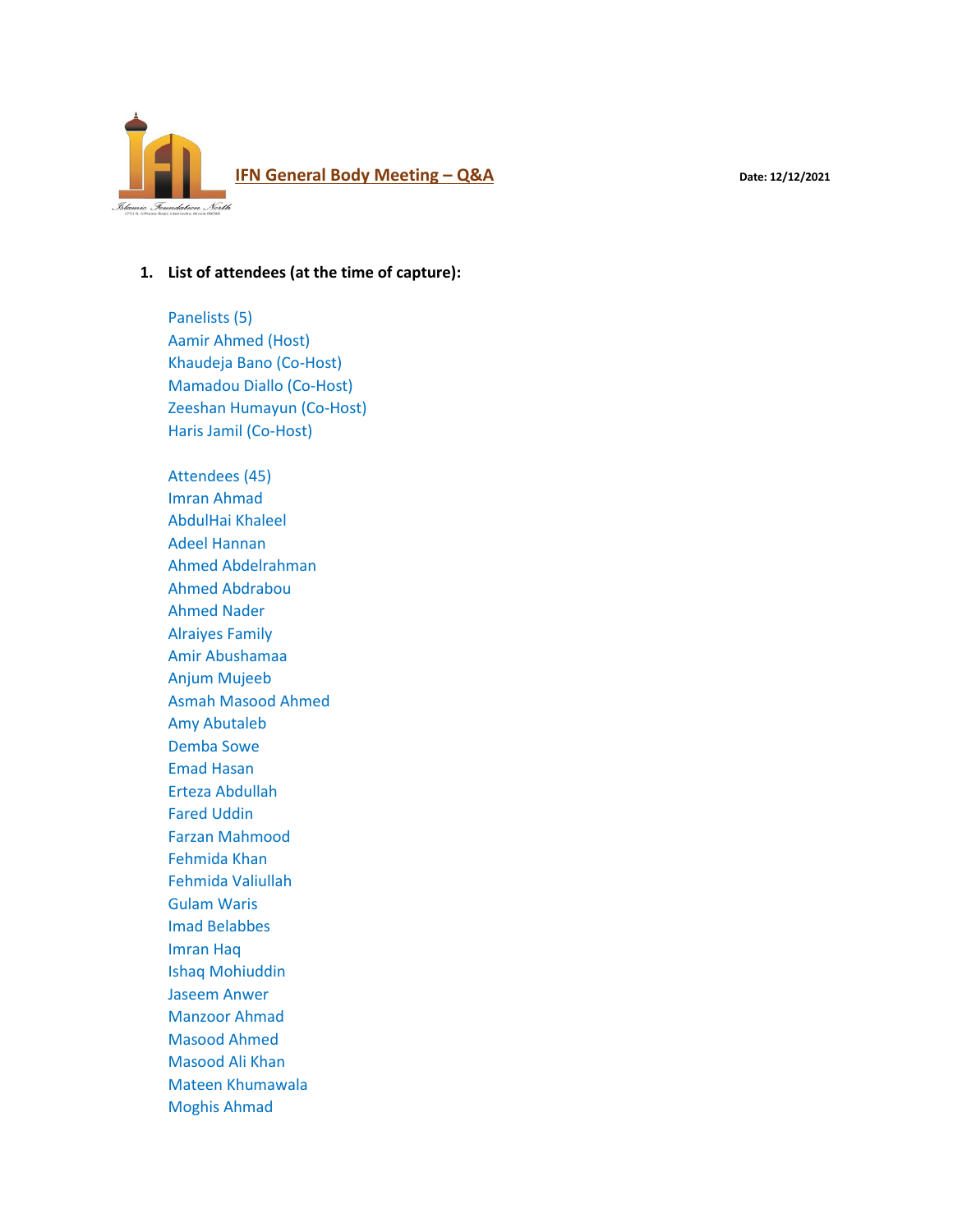Mohamed Abdelkhalek Mohamed Eslam Mohamed Mohammad Kagzi Mona Ahmad Naveed Ismail Nisar Syed Oghay Kherzai Rafiq Rakhangi Raza Khan Rizwan Shaikh Sadia Thiryayi Saif Sheikh Saquib Ahmet Taha Suglatwala Tassir Noweder Usman Ghani Vaseem Iftekhar Vaseem Khan Zafeer Ahmad

### **2. House Keeping:**

Br Zeeshan Humayun: Assalamu Alikum. Family membership is being considered as default for participants who have family membership unless family member in meeting specifically mentions that they are joining as individual members.

# **3. Br Ahmed Nader: For Amendment 4, can you please clarify what the current limit is without the amendment?**

Br Haris Jamil: We currently have to wait for the General Body (GB) for approval. We are trying to not go to the GB for smaller capital projects up to \$99,000. There has to be an alignment of the EC and BOT.

#### **4. Br Imran Haq: Amendment 9., 2 years from March or Sep?**

Br Haris Jamil: If the current amendments are approved, it will be 2 years from September. Otherwise, it will be 2 years from March.

**5. Sr Fehmida Khan: I am against changing the membership year to begin in September. Before it was September to coincide with the school year and we had a lot of problems, so we changed to March, and now we are changing back?**

Br Haris: We are not switching the year, it's still Jan - Dec. We are only changing the month from which an individual can become members.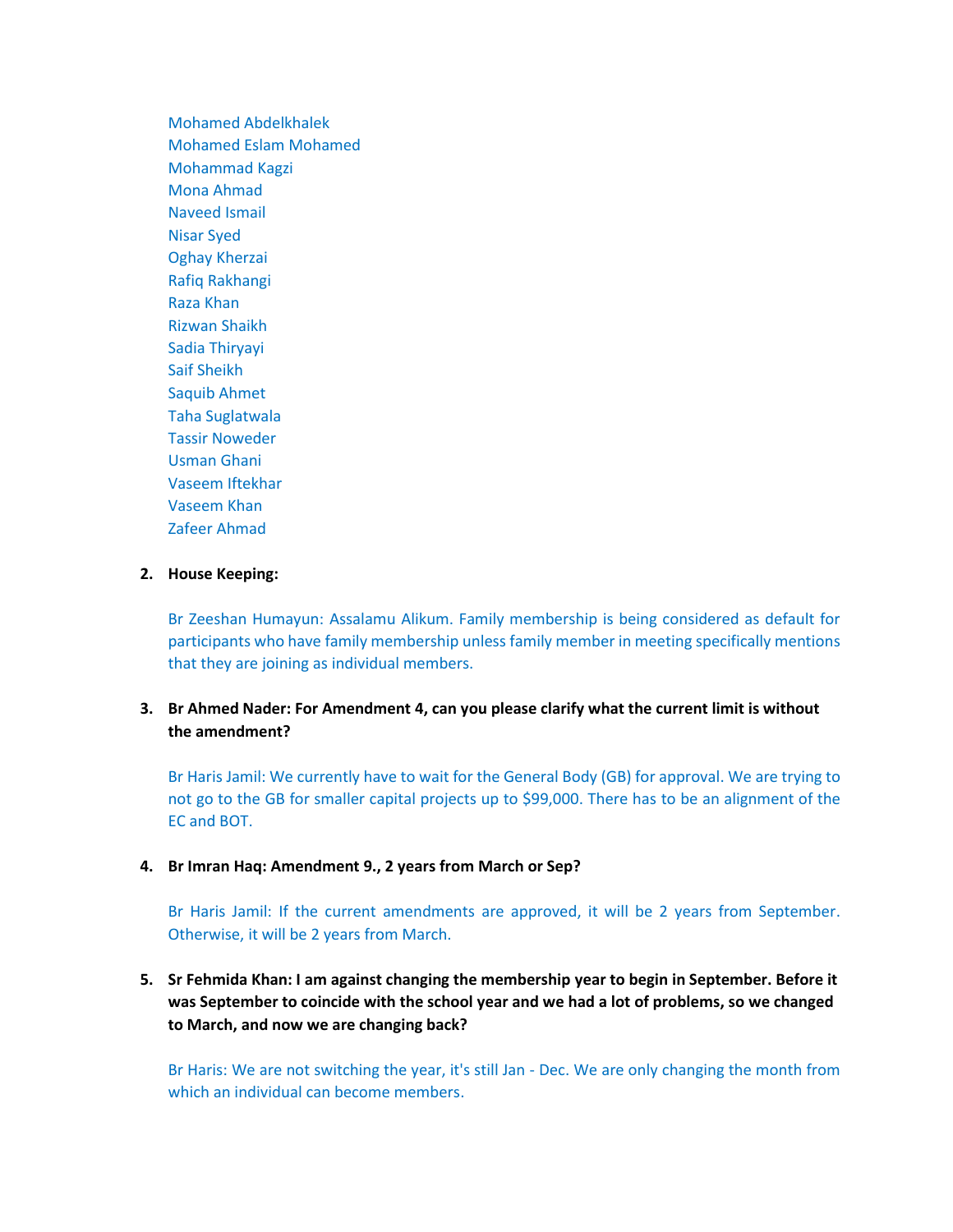**6. Sr Fehmida Khan: For the quorum, with electronic means we can meet quorum. I do not see any value on decreasing the quorum to 1/6.**

### *[Comment recorded.]*

**7. Br Vaseem Iftekhar: We had a number of suggestions from previous sessions, such as nonvoting youth members. Are we planning to look at the bylaws more periodically, like every 3 years?**

Sr Khaudeja: Youth engagement is/will be part of tactical (EC). For the strategic front, I will bring this up to the BOT.

**8. Emad Hasan: With respect to amendment 3.8.1 change, is there a concern about increasing "Passive" membership with the new proposed donations of \$250+ automatic membership?**

Br Haris Jamil: We will ask anyone donating \$250+ if they want to be granted membership.

Sr Khaudeja: The EC will proactively reach out to all the people who donate \$250+ and ask them if they want to be members. If they do, \$250 of their donations will be used for membership.

**9. Br Rafiq: The 4.4.1.4 was not there before. Also, I want to highlight the number of years is now less than before for someone to be eligible to contest a position. I want people to be aware of this.**

## *[Comment recorded.]*

**10. Br Ahmed Nader: Amendment 12, the change to 1/6 is for the proposed amendments, not the actual vote, right?**

Sr Khaudeja: That is my understanding.

**11. Br Emad Hasan: Section 12.3 states 3/4 is required for approval, can you please share the voting count by individual?**

Br Diallo: For each amendment being vote on, 3/4 of people voting have to agree for that amendment to be approved. The results will be available after polls close for inspection, if needed.

**12. Br Usman Ghani: Proxy has to be a member as well, right?**

Sr Khaudeja: Yes, that is correct. Based on my understanding.

**13. Br Mateen Khumawala: I consider this to be a forced vote without addressing all Community chats & questions.**